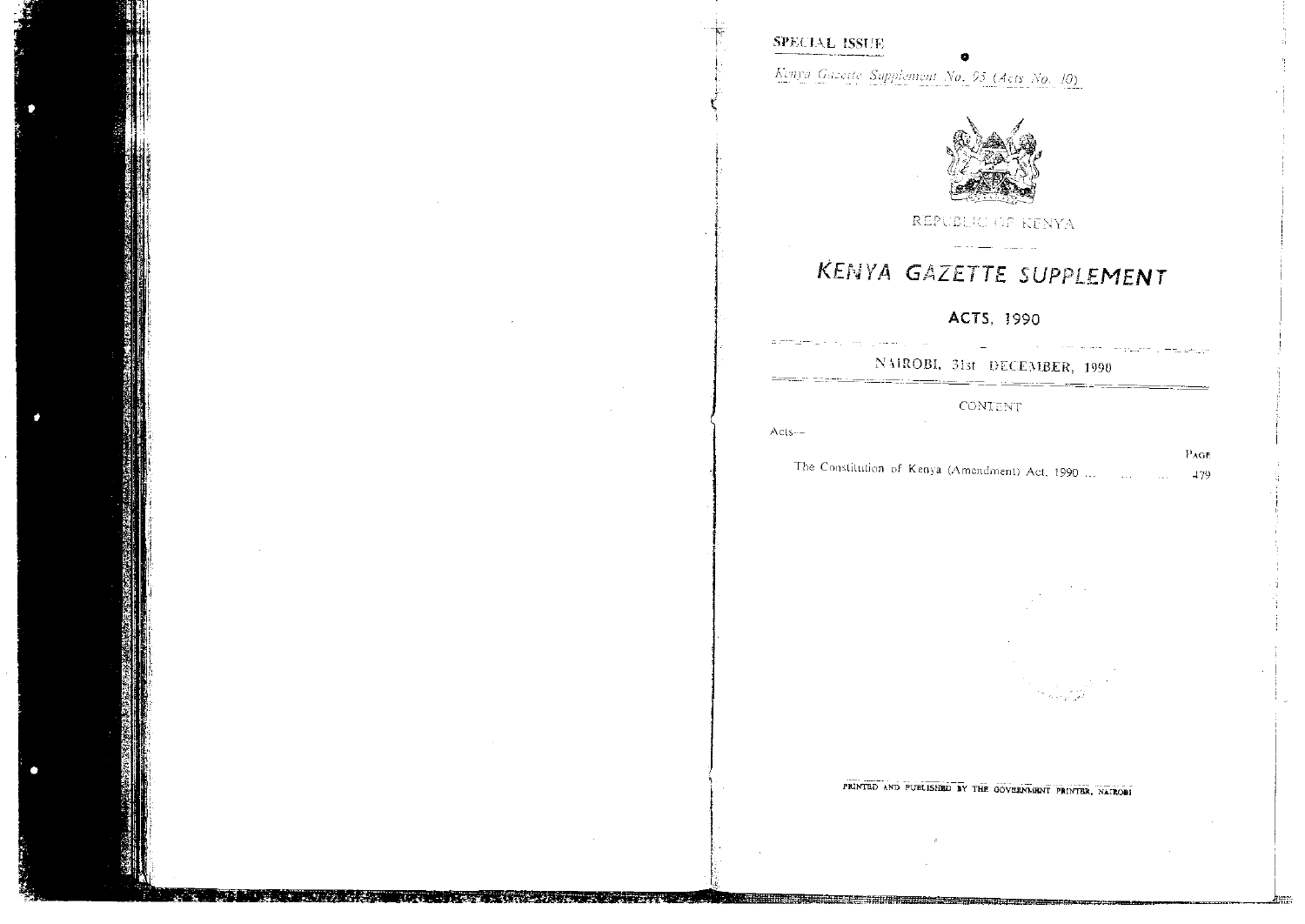### THE CONSTITUTION OF KENYA (AMENDMENT) ACT, 1990

No, 17 of 1990

*Date of Assent: 21st December, 1990* 

*Date Commencement: 31st December, 1990* 

# An Act of Parliament to amend the Constitution

ENACTED by the Parliament of Kenya as follows:—

1. This Act may be cited as the Constitution of Kenya Short title. (Amendment) Act, 1990.

2. Section 41 of the Constitution is amended by repealing subsection (7) and inserting the following—

(7) If the President considers that the question of removing a member of the Commission under this section ought to be investigated, then-

- *(a)the* President shall appoint a tribunal, which shall consist of a chairman and four other members selected by the President from among persons-
	- (i)who hold or have held the office of judge of the High Count or judge of appeal; or
	- (ii)who are qualified to be appointed as judges of the High Court under section 61 (3); or
	- (iii) upon whom the President has conferred the rank of Senior Counsel under section 17 of the Advocates Act, 1989; and
- *(b)* the tribunal shall inquire into the matter and report on the facts thereof to the President and recommend to him whether the member ought to be removed.

3. Section 61 (6) of the Constitution is amended by inserting ",subject to subsection (4) and (7) of section 62," immediately after the word "shall".

No. 18 *of* 1989.

Amendment

of section 41.

Amendment of section 61.

×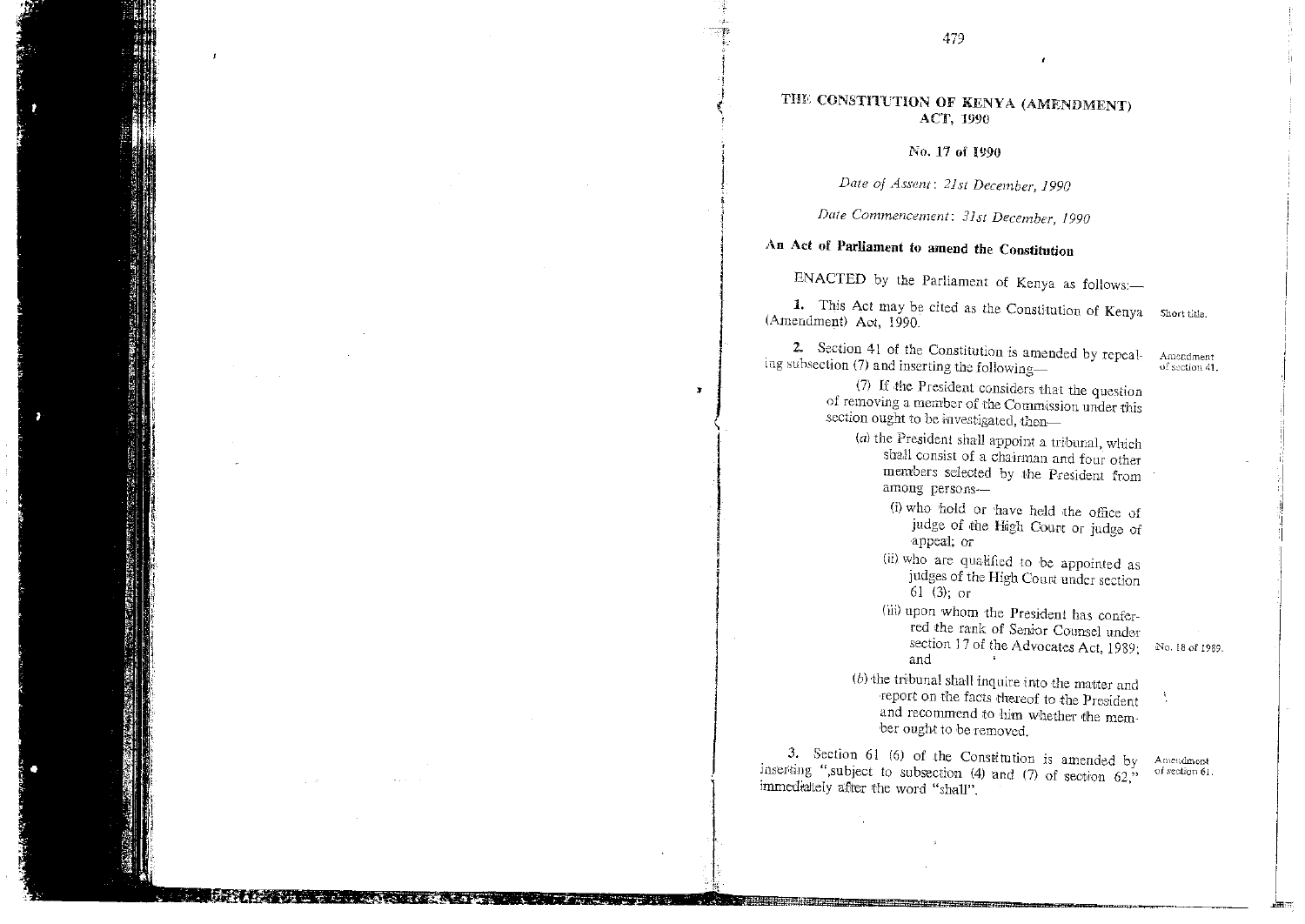No. 17 *The Constitution of Kenya* (A *mendment) Act* 1990

Amendment of section 62.

*4.* Section 62 of the Constitution is amended by inserting the following new subsections immediately after subsection  $(2)$ 

> (3) A judge of the High Court may be removed from office only for inability to perform the functions of his office (whether arising from infirmity of body or mind or from any other cause) or for misbehaviour, and shall not be removed except in \_accordance with this section.

> (4) A judge of the High Court shall be removed from office by the President if the question of his removal has been referred to a tribunal appointed under subsection (5) and the tribunal has recommended to the President that the judge ought to be removed from office for inability as aforesaid or for misbehaviour.

> (5) If the Chief Justice represents to the President that the question of removing a puisne judge under this section ought to be investigated, then—

- (a) the President shall appoint a tribunal which shall consist of a chairman and four other members selected by the President from among persons-
	- (i)who hold or have held the office of judge of the High Court or judge of appeal; or
	- (ii)who are qualified to be appointed as judges of the High Court under section 61 (3); or
	- (iii) upon whom the President has conferred the rank of Senior Counsel under section 17 of the Advocates Act, 1989; and
- *(b)* the tribunal shall inquire into the matter and report on the facts thereof to the President and recommend to the President whether that judge ought to be removed under this section.

 $\mathbf{I}$ 

(6) Where the question of removing a judge from office has been referred to a tribunal under

481

#### 1990 *The Constitution of Kenya (Amendment) Act* No. 17

this section, the President, acting in accordance with the advice of the Chief Justice, may suspend the judge from exercising the functions of his office and any such suspension may at any time be revoked by the President, acting in accordance with the advice of Chief Justice, and shall in any case cease to have effect if the tribunal recommends to the President that the judge ought not to be removed from office.

(7) Where the question arises as whether the Chief Justice has become unable by reason of physical or mental infirmity to exercise the functions of his office or that his conduct ought to be investigated, then the President shall appoint a tribunal consisting of five members appointed by him in the manner provided under subsection (8).

(8) The tribunal appointed under subsection (7) shall consist of the following members--

- (a)a person who hold or has held the office of Speaker of the National Assembly who shall be the chairman;
- (b)two persons who hold or have held office as judges of appeal;
- (c)one person upon whom the rank of Senior Counsel has been conferred by the President under section 17 of the Advocates No. 18 of 1989. Act, 1989; and

(d) the chairman- of the Public Service Commission.

(9) When the question of removing the Chief Justice has been referred to a tribunal under this section he shall not exercise any of the functions of hi's office pending the decision of the tribunal; but he will resume those functions if the tribunal recommends to the President that the Chief Justice ought not be removed from office.

5. Section 106 of the Constitution is amended— Amendment

section 106.

*(a)* by repealing subsection (5) and inserting the following new section—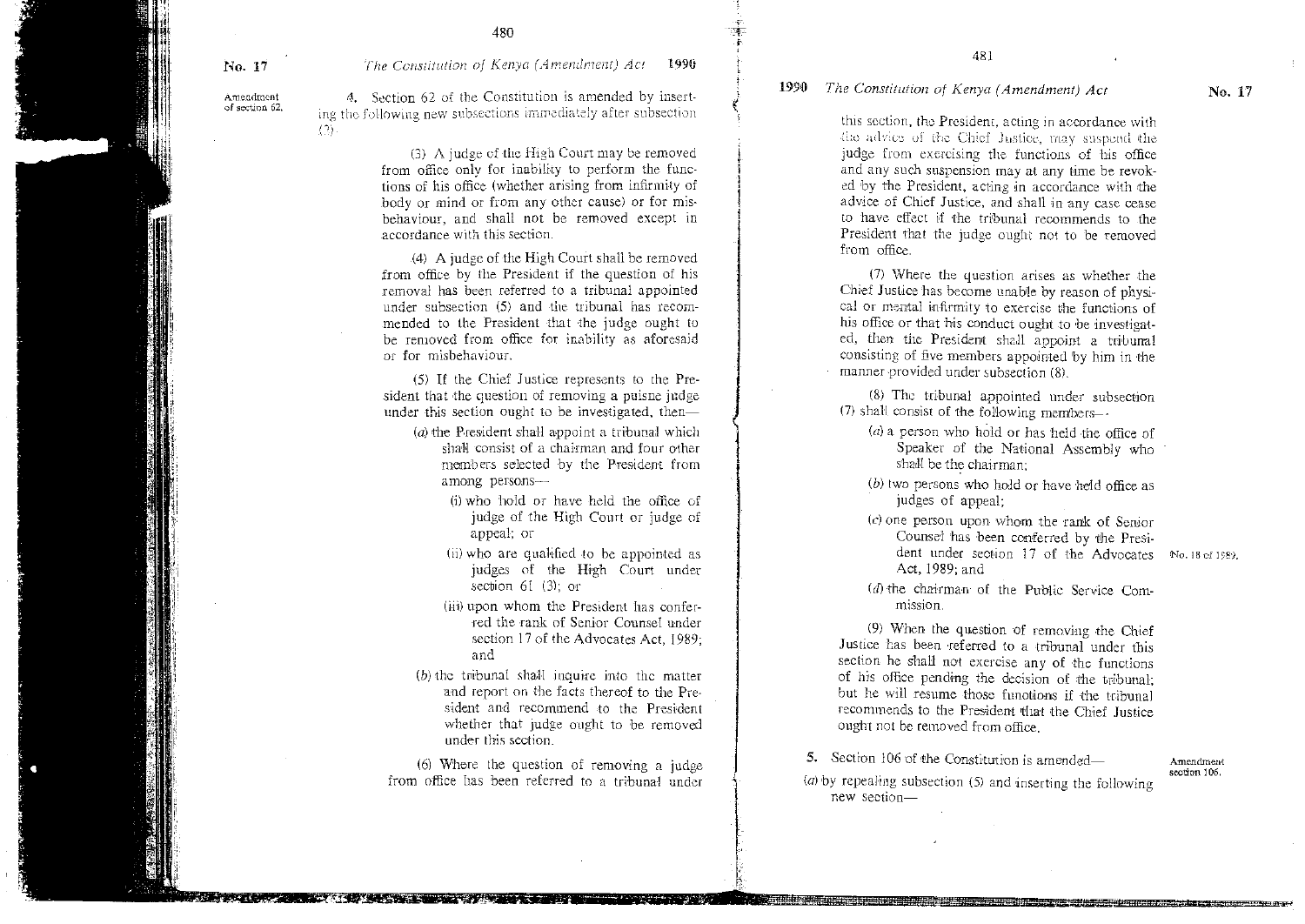#### No. 17 **The Constitution of Kenya (Amendment) Act 1990**

482

(5) Subject to subsection (7), the office of a member of the Commission shall become vacant -

- $(a)$  at the expiration of three years from the date of his appointment; or
- $(b)$  if he accepts any office the holding of which, if he were not a member of the Commission, would make him ineligible for appointment to the office of member of the Commission.

(b) by inserting the following new subsections—

(6) The President may remove a member of the Commission from office only for failure to discharge the functions of his office (Whether arising from infirmity of body or mind or from any other cause) or for misbehaviour, and shall not be so removed except in accordance with this section.

(7) A member of the Commission shall be removed from office by the President if the question of his removal from office has been referred to a tribunal appointed under subsection (8) and the tribunal has recommended to the President that he ought to be removed from office for inability as aforesaid or for misbehaviour.

(8) if the President considers that the question of removing a member of the Commission under this section ought to be 'investigated, then—

- *(a)* the President shall appoint a tribunal which shall consist of a chairman and four other members selected by the President from among persons-
	- (i)who hold or have held office as judge of the High Court or judge of appeal: OT
	- (ii)who are qualified to be appointed as judges of the High Court under section 61 (3); or
- (iii)upon whom the rank of Senior Counsel has been conferred by the President No.18 of 1989. under section 17 of the Advocates Act, 1989; and

# 1990 *The Constitution of Kenya (Amendment) Act* No. 17

(b) the tribunal shall inquire into the matter and report on the facts thereof to the President and recommend to him whether the member ought to 'be removed under this section.

483

(9) If the question of removing a member of the Commission has been referred to a tribunal under this section, the President may suspend that member from the exercise of the functions of his office and the suspension may at any time be revoked by the President, and shall in any case cease to have effect if the tribunal recommends to the President that the member should not be removed.

(c) in subsection (10), by inserting the expression", subject to subsection (5), (7) and (9)" immediately after the words "other member shall".

6. Section 109 of the Constitution is amended ---

(*a*) in subsection (2), by deleting "subsection (4)" and inserting "subsections  $(4)$ ,  $(6)$  and  $(8)$ ";

(b) by deleting subsection (4) and inserting the following—

(4) Subject to subsection (6), the Attorney-General shall vacate his office when he attains such age as may be prescribed by Parliament.

*(c)* by inserting the following new subsections immediately after subsection  $(4)$ --

(5) The Attorney-General may be removed from office only for inability to exercise the functions of his office (whether arising from infirmity of 'body or mind or any other cause) or for misbehaviour, and shall not be removed except in accordance with this section.

(6) The Attorney-General shall be removed from office by the President if the question of his removal from office has been referred to a tribunal appointed under subsection (7) and the tribunal has recommended to the President that he ought to be removed for inability as aforesaid or for misbehaviour.

arage g:r,4=- Sst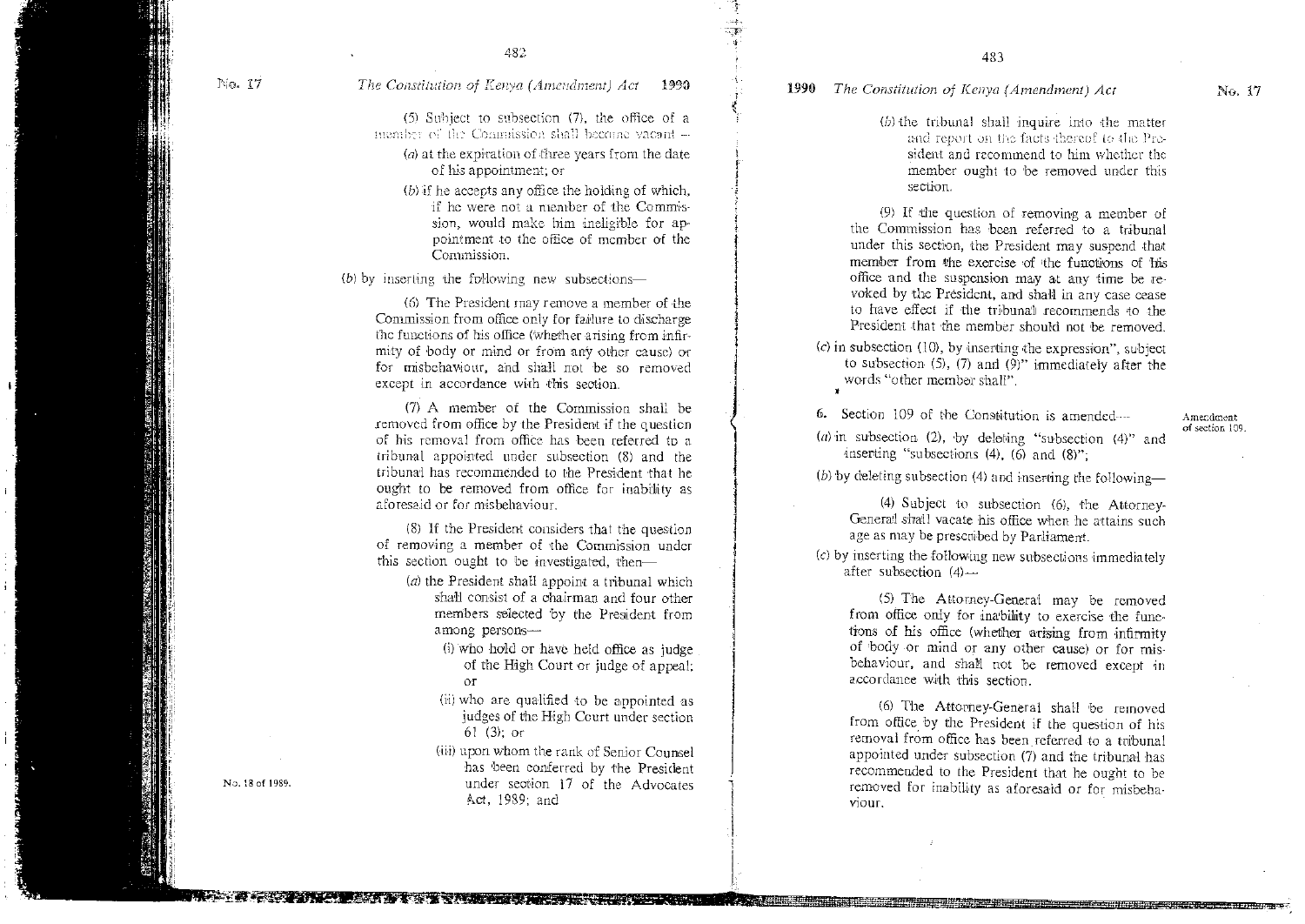No. 17 The *Constitution of Kenya (Amendment) Act* 1990

*(7)* If the President considers that the question of removing the Attorney-General under this section ought to be investigated, then  $\cdots$ 

- (*a*) the President shall appoint a tribunal which shall consist of a chairman and four other members selected by the President from among persons-
	- (i)who hold or have held the office as judge of the High Court or judge of appeal; or
	- (ii)who are qualified to be appointed as judges of the High Court under section 61 (3); or
- (iii)upon whom the rank of Senior Counsel has been conferred by the President No. 18 of 1989. under section 17 of the Advocates Act, 1989; and
	- (b) the tribunal shall inquire into the matter and report on the facts thereof to the President and recommend to him whether the Attorney-General ought to be removed under this section.

(8) If the question of removing the Attorney-General has been referred to a tribunal under this section, the President may suspend the Attorney-General from the exercise of the functions of his office and any such suspension may at any time be revoked by the President, and shall in any case cease to have effect if the tribunal recommends to the President that the Attorney-General should not be removed.

of section 110.

Amendment 6. Section 110 of the Constitution is amended—

- *(a) i*n subsection (2), by deleting "subsection (3)" and inserting "subsections (3), (5) and (7)";
- *(6)* by deleting subsection (3) and inserting the following-

(3) Subject to subsection (5), the Controller and Auditor-General shall vacate his office when he attains such age as may be prescribed by Parliament.

1990 *The Constitution of Kenya (Amendment) Act* 

*(c) by* inserting the following new subsections immediately after subsection  $(3) \cdots$ 

(s) A parson holding the cline of Controller and Auditor-General may be removed from office only for inability to discharge the functions of his office (whether arising from infirmity of body or mind or any other cause) or for misbehaviour, and shall not be so removed except in accordance with this section.

(5) The Controller and Auditor-General shall be removed from office by the President if the question of his removal from office has been referred to a tribunal appointed under subsection (6) and the tribunal has recommended to the President that he ought to be removed for inability as aforesaid or for misbehaviour.

(6) If the President considers that the question of removing the Controller and Auditor-General under this section ought to be investigated, then-

- (a) the President shall appoint a tribunal which shall consist of a chairman and four other members selected by the President from among persons—
	- (1) who hold or have held the office of judge of the High Court or judge of appeal; or
	- (ii) who are qualified to be appointed as judges of the High Court under section 61 (3); Of
	- (iii) upon whom the rank of Senior Counsel has been conferred by the President under section 17 of the Advocates No, 18 of 1929. Act, 1989; and
- (b) the tribunal shall inquire into the matter and report on the facts thereof to the President and recommend to him whether the Controller and Auditor-General ought to be removed under this section.

(7) If the question of removing Controller and Auditor-General has been referred to a tribunal under this section, the President may suspend the Controller and Auditor-General from the exercise of the